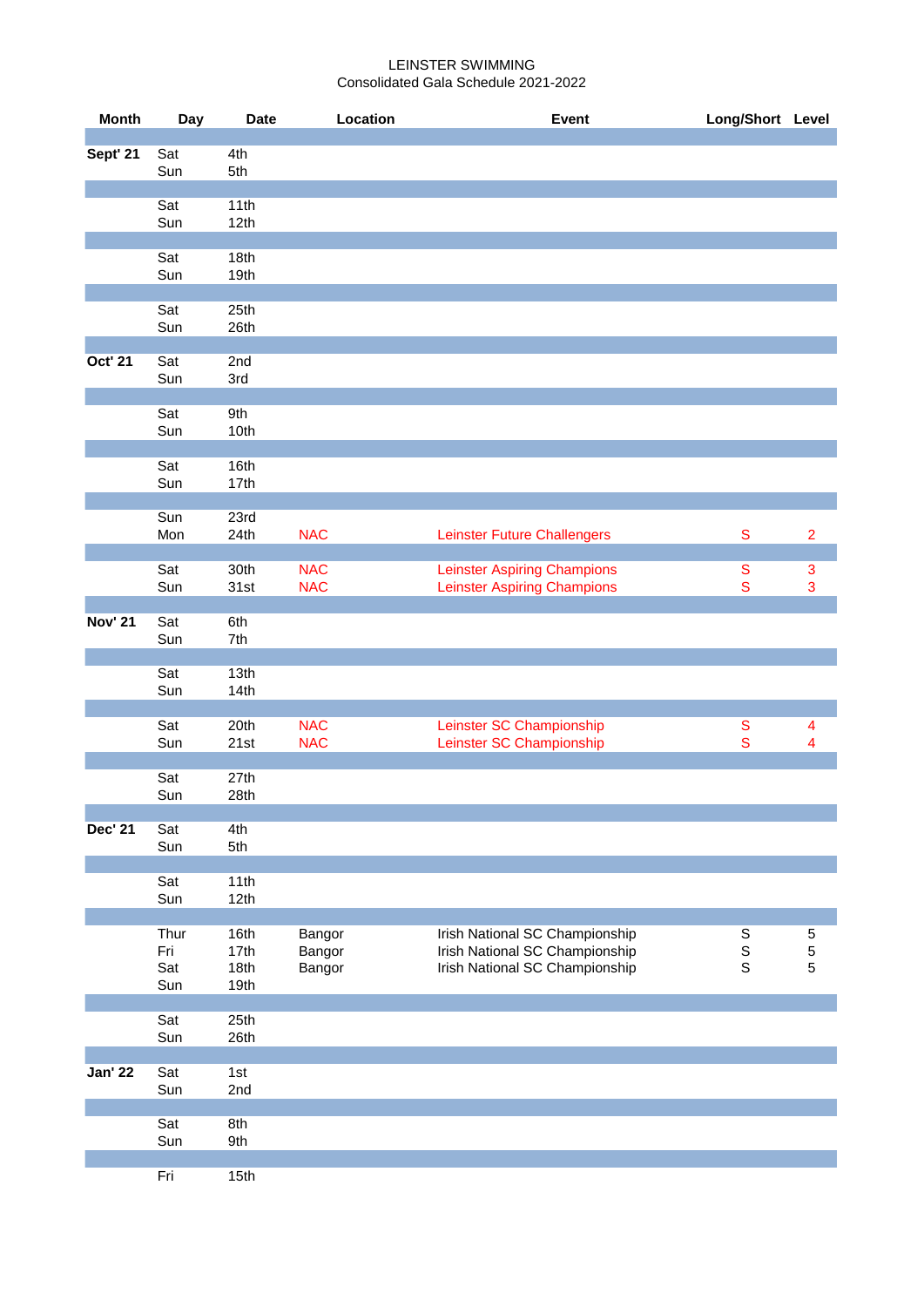## LEINSTER SWIMMING Consolidated Gala Schedule 2021-2022

|                           | Sat<br>Sun                                              | 15th<br>16th                                 |                                                                                  |                                                                                                                                     |                                                                |                                                       |
|---------------------------|---------------------------------------------------------|----------------------------------------------|----------------------------------------------------------------------------------|-------------------------------------------------------------------------------------------------------------------------------------|----------------------------------------------------------------|-------------------------------------------------------|
|                           | Fri<br>Sat<br>Sun                                       | 21st<br>22nd<br>23rd                         | <b>NAC</b><br><b>NAC</b><br><b>NAC</b>                                           | <b>Leinster Open Meet</b><br><b>Leinster Open Meet</b><br>Leinster Open Meet                                                        | L<br>L<br>L                                                    | $\mathsf 3$<br>3<br>3                                 |
|                           | Sat<br>Sun                                              | 29th<br>30th                                 |                                                                                  |                                                                                                                                     |                                                                |                                                       |
| <b>Feb' 22</b>            | Sat<br>Sun                                              | 5th<br>6th                                   | <b>NAC</b>                                                                       | <b>Leinster Senior Schools</b>                                                                                                      | $\mathbf S$                                                    | 3                                                     |
|                           | Sat<br>Sun                                              | 12 <sub>th</sub><br>13th                     | <b>NAC</b>                                                                       | <b>Leinster Future Challengers</b>                                                                                                  | S                                                              | 3                                                     |
|                           | Sat<br>Sun                                              | 19th<br>20th                                 | <b>NAC</b><br><b>NAC</b>                                                         | <b>NAC SC Invitational</b><br><b>NAC SC Invitational</b>                                                                            | L<br>L                                                         | $\mathbf{3}$<br>3                                     |
|                           | <b>Thurs</b><br>Fri<br>Sat<br>Sun                       | 24th<br>25th<br>26th<br>27th                 | Bangor<br>Bangor<br>Bangor<br>Bangor                                             | McCullagh International<br>McCullagh International<br>McCullagh International<br>McCullagh International                            | L<br>L<br>L<br>L                                               | 5<br>5<br>5<br>5                                      |
| <b>Mar' 22</b>            | Sat<br>Sun                                              | 5th<br>6th                                   |                                                                                  |                                                                                                                                     |                                                                |                                                       |
|                           | Sat<br>Sun                                              | 12 <sub>th</sub><br>13th                     | Wexford                                                                          | <b>Wexford SC Spring Gala</b>                                                                                                       | ${\mathbf S}$                                                  | 3                                                     |
|                           | Sat<br>Sun<br>Sun                                       | 19th<br>20th<br>20th                         | Athy<br><b>NAC</b>                                                               | St Fiaccs Level 1 Fun Meet<br>Schools InterPro                                                                                      | ${\mathbf S}$<br>L                                             | 1<br>4                                                |
|                           | Sat<br>Sun<br>Sun                                       | 26th<br>27th<br>27th                         | <b>NAC</b><br>Coolmine<br><b>NAC</b>                                             | <b>Leinster Aspiring Champions</b><br><b>Coolmine SC Level One</b><br><b>Leinster Aspiring Champions</b>                            | L<br>S<br>L                                                    | 3<br>1<br>3                                           |
| Apr' 22                   | Sat<br>Sun                                              | 2nd<br>3rd                                   | Kilkenny<br><b>NAC</b>                                                           | Kilkenny SC Level 1<br><b>Leinster Future Challengers</b>                                                                           | S<br>$\mathbf S$                                               | 1<br>3                                                |
|                           | Sat<br>Sat<br>Sun<br>Sun                                | 9th<br>9th<br>10th<br>10th                   | <b>Apex New Ross</b><br><b>Newpark</b><br><b>Apex New Ross</b><br><b>Newpark</b> | <b>New Ross SC Annual Gala</b><br><b>PwC Trojan Gala</b><br><b>New Ross SC Annual Gala</b><br><b>PwC Trojan Gala</b>                | ${\mathbf S}$<br>${\mathbf S}$<br>${\mathbf S}$<br>$\mathbf S$ | $\mathbf{3}$<br>$\overline{2}$<br>3<br>$\overline{2}$ |
|                           | Sat<br>Sun                                              | 16th<br>17th                                 |                                                                                  |                                                                                                                                     |                                                                |                                                       |
|                           | <b>Tues</b><br>Wed<br><b>Thurs</b><br>Fri<br>Sat<br>Sun | 19th<br>20th<br>21st<br>22nd<br>23rd<br>24th | <b>NAC</b><br><b>NAC</b><br><b>NAC</b><br><b>NAC</b><br><b>NAC</b>               | Irish Open Championship<br>Irish Open Championship<br>Irish Open Championship<br>Irish Open Championship<br>Irish Open Championship | L<br>L<br>L<br>L<br>L                                          | 5<br>5<br>5<br>5<br>5                                 |
| Apr' 22<br><b>May' 22</b> | Sat<br>Sun<br>Mon                                       | 30th<br>1st<br>2nd                           | <b>ESB</b><br><b>ESB</b><br><b>Tallaght</b>                                      | <b>ESB SC</b><br><b>ESB SC</b><br><b>Glenalbyn SC</b>                                                                               | ${\mathsf S}$<br>${\mathbf S}$<br>$\mathbf S$                  | $\mathbf{3}$<br>3<br>1                                |
|                           | Sat<br>Sun                                              | 7th<br>8th                                   |                                                                                  |                                                                                                                                     |                                                                |                                                       |